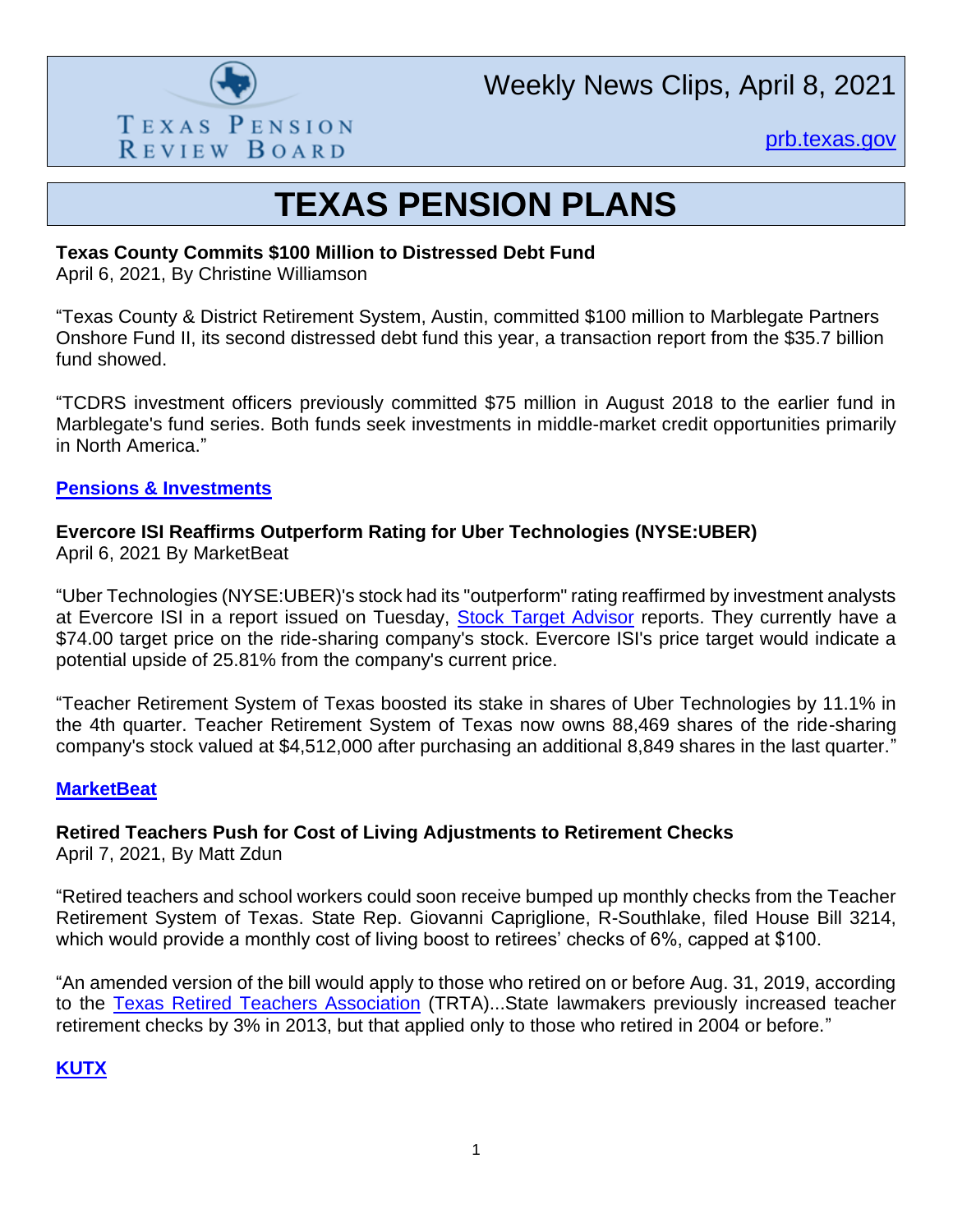# **TEXAS ECONOMIC INDICATORS**

## **If You Sell a House These Days, the Buyer Might Be a Pension Fund**

April 4, 2021, By Ryan Dezember

"A bidding war broke out this winter at a new subdivision north of Houston. But the prize this time was the entire subdivision, not just a single suburban house, illustrating the rise of big investors as a potent new force in the U.S. housing market...From individuals with smartphones and a few thousand dollars to pensions and private-equity firms with billions, yield-chasing investors are snapping up single-family houses to rent out or flip.

## **[The Wall Street Journal](https://www.wsj.com/articles/if-you-sell-a-house-these-days-the-buyer-might-be-a-pension-fund-11617544801)**

## **Texas Storm Is Windfall for Some Wall Street Firms**

April 6, 2021, By Julie Chung

"A handful of Wall Street firms that bet big on the power sector in recent years made millions in paper profits when the winter storm in Texas boosted demand for the electricity generated by plants they own...Collectively, two companies—Temple Generation I and TexGen Power—that own many of the plants made more than an estimated \$200 million over the storm's course, according to investors in the power-generation companies."

## **[The Wall Street Journal](https://www.wsj.com/articles/texas-storm-is-windfall-for-some-wall-street-firms-11617701402)**

## **"Transmigrante" Traffic May Boost Economy of Texas Border Town**

April 6, 2021 By Carlos Morales

"Transmigrantes make their livings towing secondhand goods from the U.S. across the Mexican border to their home countries in the hope of selling those items for a profit there. Often, they drive beat-up pickup trucks filled to the brim with things like ladders, old bathroom scales, washing machines and even motorbikes. Since late March, Presidio has been open to transmigrantes and the loads they carry.

"'The transmigrante traffic will contribute somewhat to our local tax base through fuel sales, food sales, things of that nature,' he said. 'But we're not putting out our hopes that it's going to be a gold mine for us.'"

#### **[Marketplace](https://www.marketplace.org/2021/04/06/transmigrante-traffic-may-boost-economy-of-texas-border-town/)**

## **Texas Senate Approves a \$250 Billion State Budget—But Questions Remain About How Federal Aid Will Be Used**

April 6, 2021, by Cassandra Pollock

"The Texas Senate unanimously signed off on a two-year, \$250 billion state budget Tuesday, though there are still questions about how tens of billions of dollars in expected federal aid will be used — and whether it will arrive in time for lawmakers to use this legislative session."

**[The Texas Tribune](The%20Texas%20Senate%20unanimously%20signed%20off%20on%20a%20two-year,%20$250%20billion%20state%20budget%20Tuesday,%20though%20there%20are%20still%20questions%20about%20how%20tens%20of%20billions%20of%20dollars%20in%20expected%20federal%20aid%20will%20be%20used%20—%20and%20whether%20it%20will%20arrive%20in%20time%20for%20lawmakers%20to%20use%20this%20legislative%20session.)**